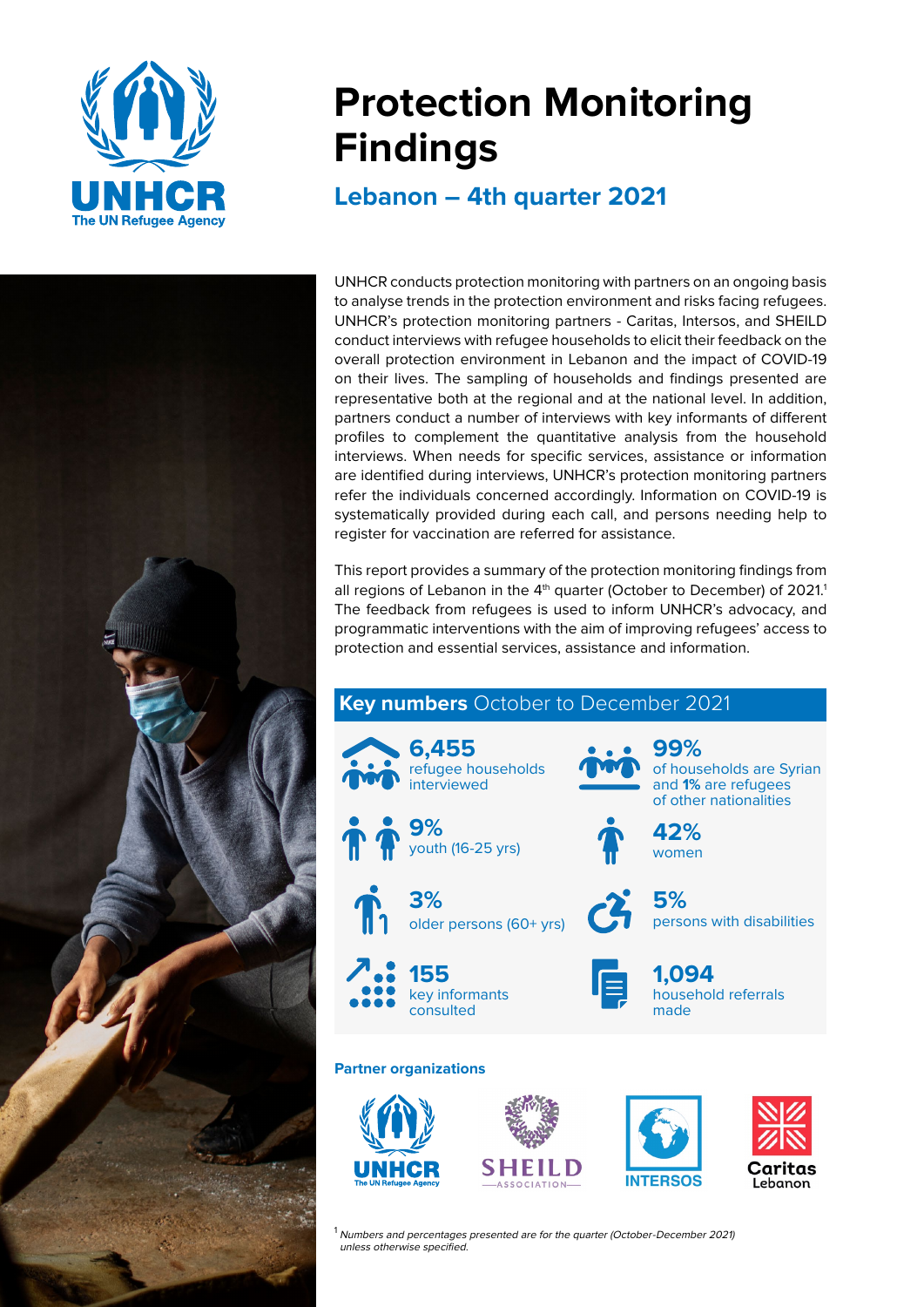### **Impact of the socio-economic situation**



**We have reached a stage where we cannot use gas to cook, fuel to stay warm or heated water to shower, and our salaries are nothing compared to the value of dollars. I don't know what people will do during winter. I ask God to show his mercy on everyone.**

- Syrian refugee

•  Refugees' struggle to meet their basic needs in the face of Lebanon's deepening crises remains acute, with significant gaps in food security, livelihoods, health and rent persisting.

• The number of refugees reporting difficulty buying food and those forced to reduce spending on food has grown significantly since the start of this year. As a result, nearly every refugee is

**Most widely experienced impacts of the socio-economic situation**



facing food insecurity. Key informants also highlight that food insecurity is exacerbated by a lack of electricity which requires that households' meal planning adapt to a complete lack of refrigeration.

•  Refugees have also had to take on increasing debt to meet their basic needs. During the quarter, 64% reported buying food on credit and 67% said they took on debt to pay for basic necessities. Nearly all refugee households (91%) reported being in debt.



**Food security impacts** 

| Difficulties buying food due to lack of money |
|-----------------------------------------------|
| Reducing spending on food                     |

#### **Participants relying on borrowing as a result of the economic situation**



•  Increased debt reliance has seen average household debt grow 40% from just the 3rd quarter alone (from 3,740,149 LBP to 5,227,438 LBP in the 4<sup>th</sup> quarter). This increase is even more concerning when we consider that the average household debt recorded by the 2020 VASyR was a significantly smaller amount of 1,066,802 LBP.





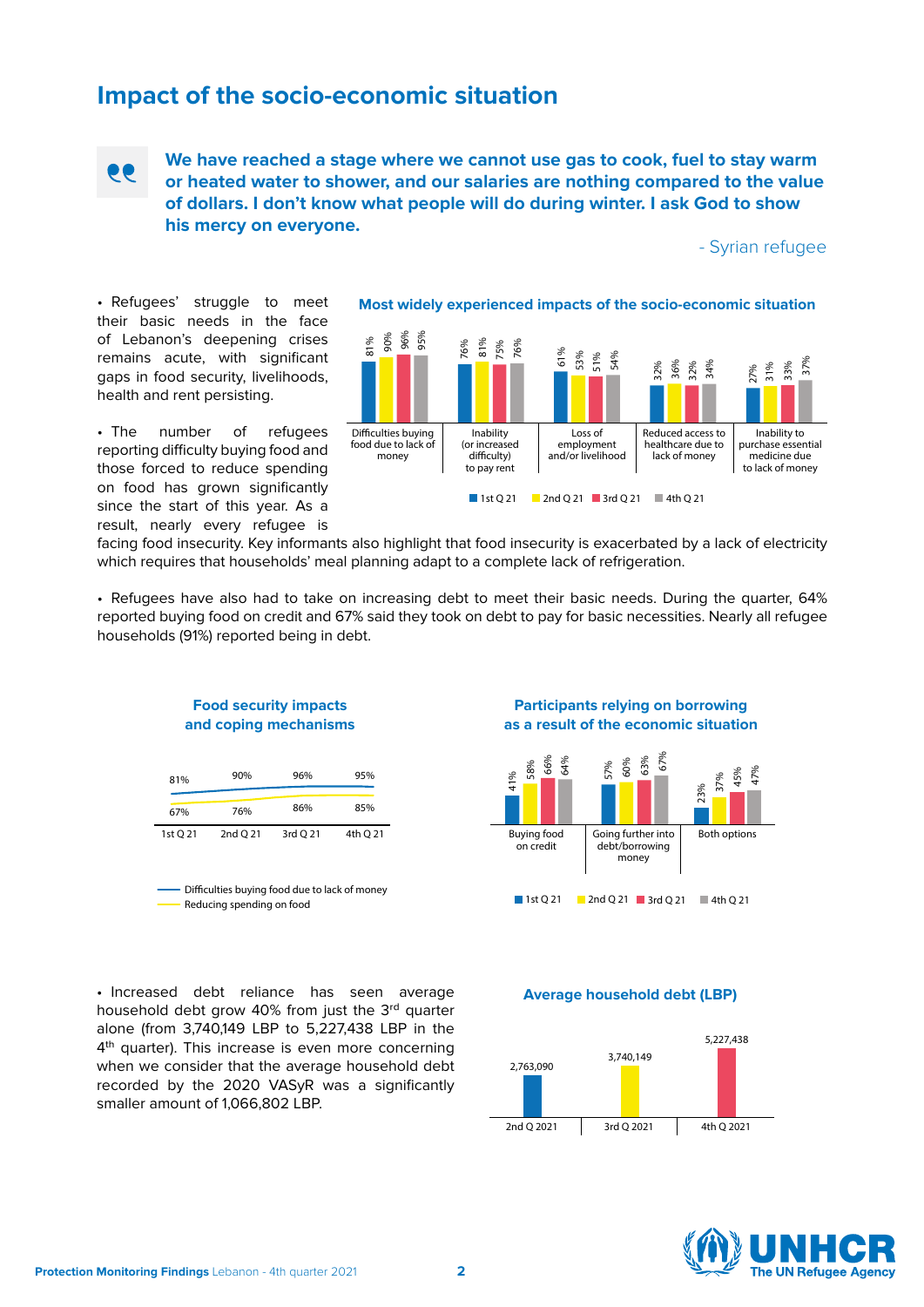•  Refugees have so far been able to avoid hunger and homelessness through borrowing, but with little prospects to pay existing debt due to diminishing livelihoods and growing expenses, it is likely that refugees will lose this lifeline in the near future. Over half of all respondents have reported losing work and pay (54%) this quarter, and according to the 2021 VASyR the average monthly income of refugee households was just 517,564 LBP, which is less than half (47%) of the average debt that a refugee household accumulated each month during the 4<sup>th</sup> quarter.



**Most widely resorted to coping strategies**

•  In addition to reducing spending on food and increased debt, other coping mechanisms also continued to be reported at near record high rates (please refer to the chart above).

•  Protection monitoring has now tracked more specific access to healthcare information for two quarters. This data shows that during the 4<sup>th</sup> quarter, 12% of refugees experiencing a health issue that required medical attention simply did not attempt to obtain healthcare due to a lack of money. Further, 24% of those who did attempt to obtain healthcare were unable to afford treatment. Thus, over a third of all persons requiring medical treatment (36%) were unable to access healthcare because they simply could not afford it.

•  Given the deteriorating economic situation, children remain at risk of being sent to work by their parents, with 3.7%<sup>2</sup> of all households with children interviewed reported having at least one child working. All instances of child labour cited financial necessity for the household as the reason.

• Reports of girls working rose for the second quarter in a row, so that now 28% of all children working are girls, whereas prior to the second half of 2021 this rate was at 18%. Agriculture continues to be the leading form of child labour (38% of all instances), followed by working in shops (19%) and the high-risk activity of street selling (17%). Compounding the situation, 2 in 3 children involved in child labour were not attending school.

• Mental health issues continued to be reported by approximately a quarter of households, with 26% of adults reporting mental health issues. Almost all (97%) of respondents who reported suffering from mental health issues said that the pressure of the economic crisis was a main cause.

 $^2$  Considering the sensitivities of this issue it is likely that child labour (including its worst forms) is underreported. This is also supported by field reports and key informant interviews which note a higher prevenance of child labour in refugee communities and households than the data reported here.

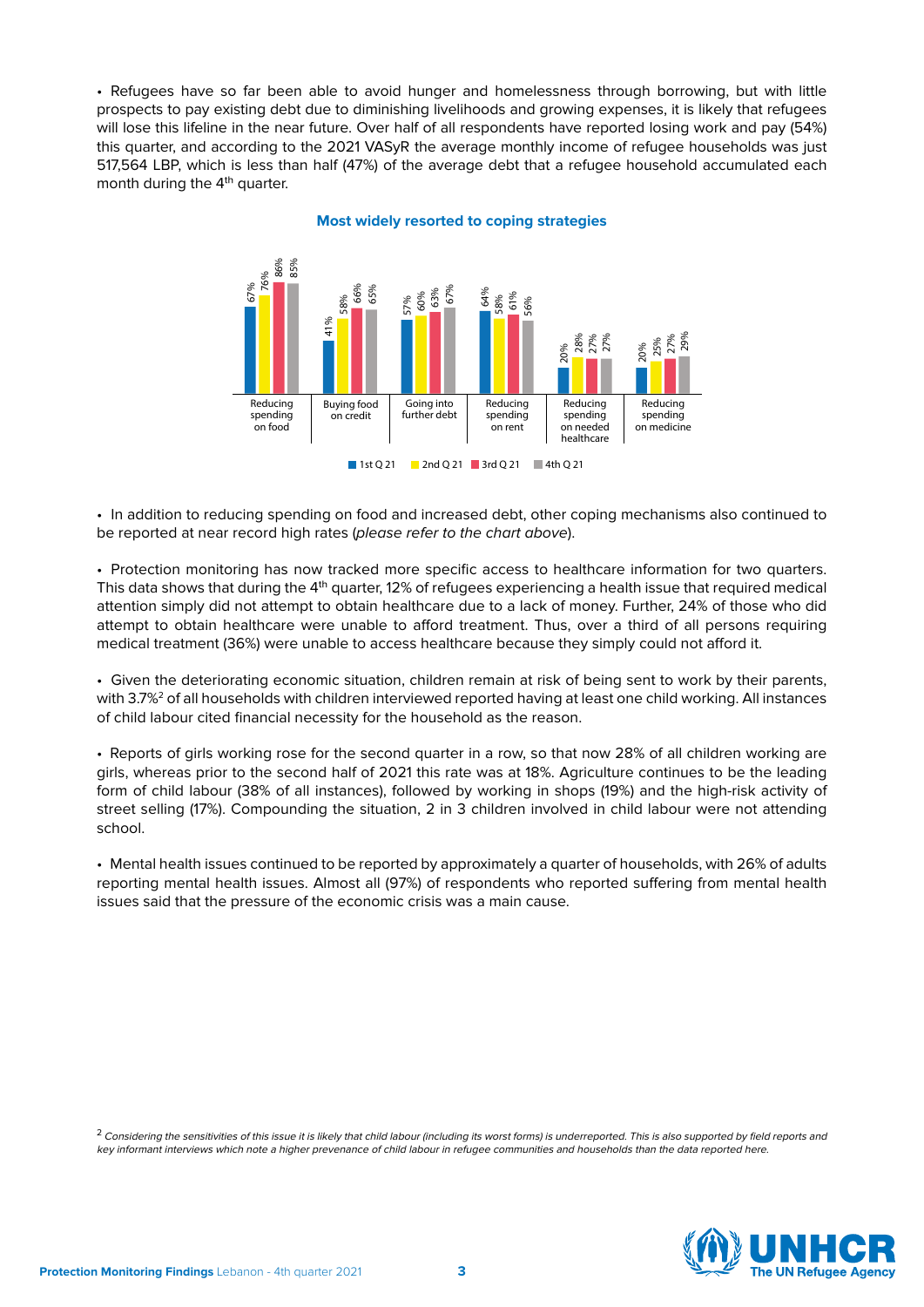### **Legal residency**

•  The year-long decline in rates of legal residency seems to have stabilized, with approximatley 85% of all households having members 15 years and older without legal residency over the last three quarters.

•  There is a link between increased economic vulnerability and lack of legal residency. For example, 84% of persons who were unemployed lacked legal residency, while only 16% of persons with legal residency were unemployed.3 Households in which some members over the age of 15 lacked legal residency were more likely to report reduced spending on food (86% compared to 78%), more likely to buy food on credit (66% compared to 55%), more likely to enter into debt (69% compared to 55%) and were 11% more indebted.

•  A lack of financial resources continues to be the main barrier for 72% of households lacking legal residency.



**Households where at least one member aged** 

## **COVID-19**

•  Since June of this year protection monitoring has seen encouraging increases in households reporting being vaccinated, from just 3% of refugee households having some or all members vaccinated in June, to 33% in December. Another encouraging sign is the decrease in vaccine hesitancy. In June only 23% of households had some unvaccinated members willing to be vaccinated, and by December that figure had risen to 45%. These improvements likely reflect the impact of UNHCR's community outreach campaigns, which have helped over 118,000 refugees register for vaccination. Further, UNHCR protection monitoring helped to refer over 1,000 households this quarter who were interested in receiving the vaccine for support in registering on the Ministry of Public Health's IMPACT platform.



<sup>3</sup> According to 2021 VASyR.

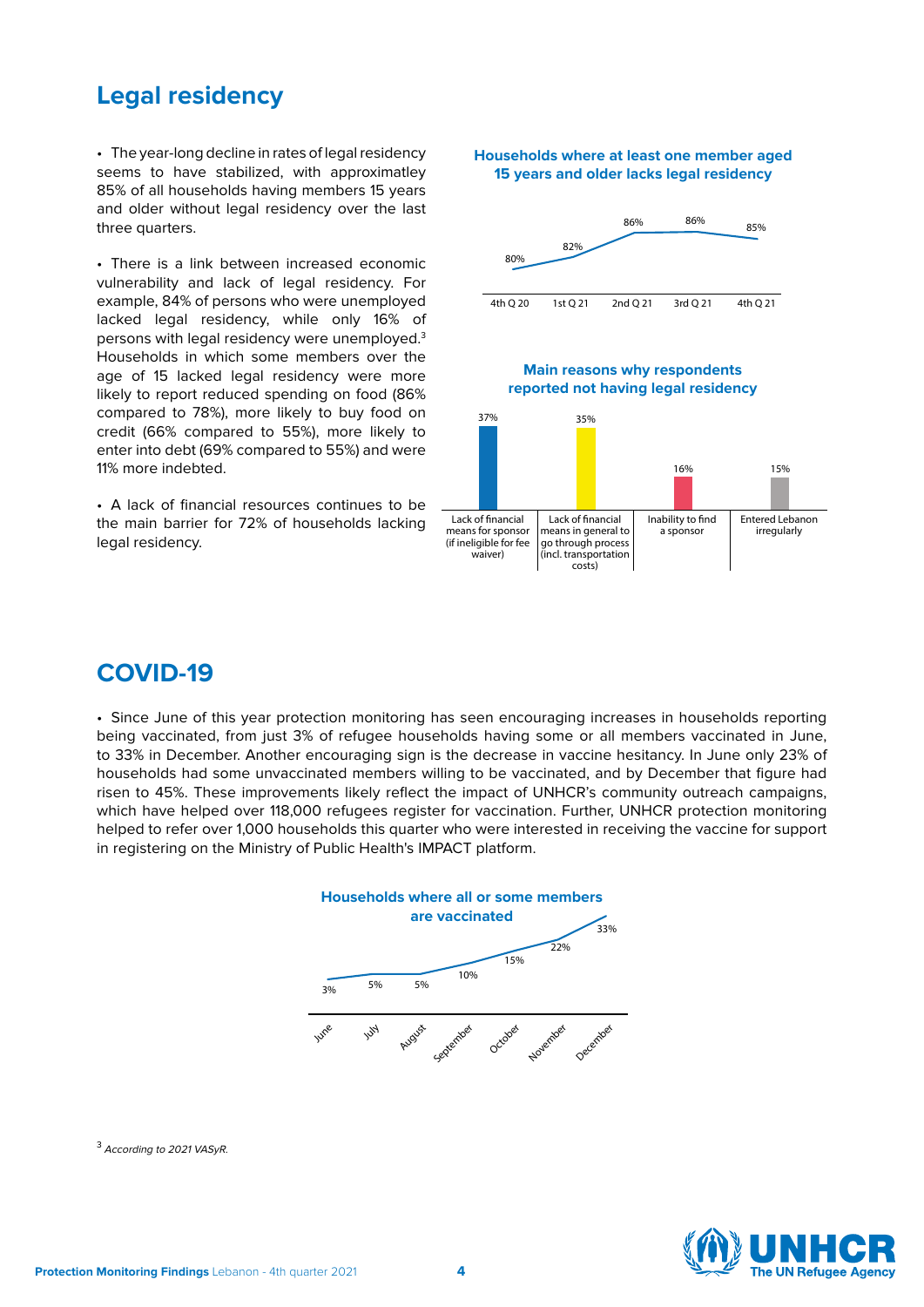•  Nevertheless, challenges remain in getting the 55% of households where all members are hesitant to receive the vaccine registered and willing to proceed. The leading reasons for vaccine hesitancy have been fairly consistent throughout the quarter (please see the 'Reasons for vaccine hesitancy' graph for more details).

#### **Reasons for vaccine hesitancy**



### **Measures impacting refugees**

•  Since the national lockdown ended earlier in 2021 there has been a continued significant drop in refugees reporting to live under some form of restrictive measure, with 3% of refugees reporting to live under some form of restriction by the fourth quarter of 2021. This decrease has been accompanied by a rise in the proportion of measures in place that are discriminatory.

•  Measures reported as discriminatory are mostly curfews (84%), nearly all of which applied only to Syrians.



### **Rent & Evictions**

•  At 7%, the rate of refugees living under threat of eviction is nearly double the rate from the first half of the year. While this has not translated into growing rates of actual eviction, it does indicate that the factors that negatively affect refugees' ability to secure stable housing and sustain it over time are increasing.

•  This precarious situation is being exacerbated by a sharp increase in the price of rent. Rental prices

increased 33% this quarter alone. As a result of rising costs, growing debt and diminishing livelihoods only a third of refugees were able to make their last rental payment.

•  Key informant interviews and field staff highlight that there are likely several interrelated reasons for the relatively limited rates of actual evictions despite the rising eviction risks. In line with PM data, refugees are entering into debt to pay their rent; however, refugees are also increasingly moving to cheaper and/or shared accommodation to avoid eviction. Further, increases in both the amount of assistance and number of